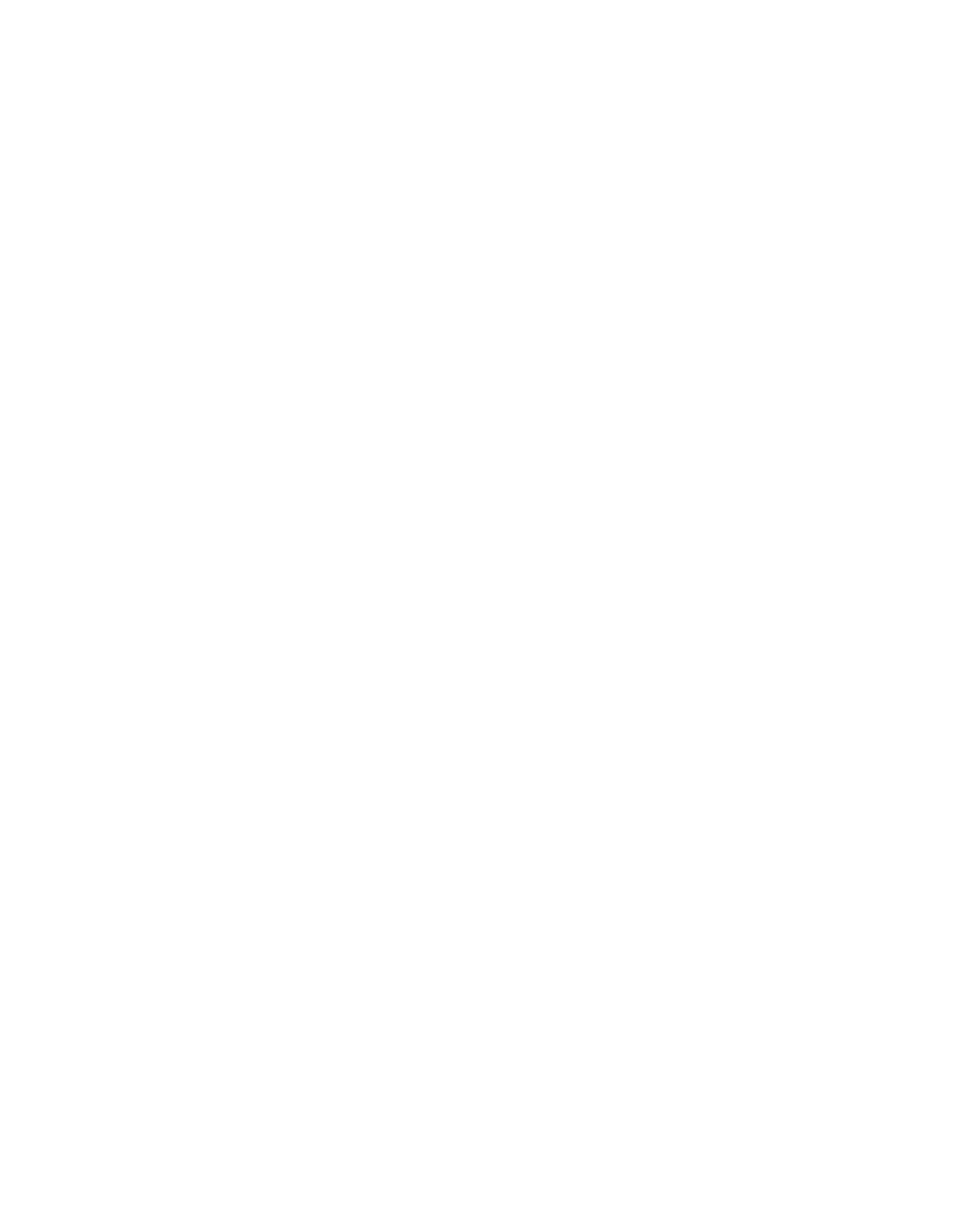## **Table of Contents**

#### **Appendices**

This report was prepared for the Pioneer-Sarah Creek Watershed Management Commission by JASS, Inc.

We gratefully acknowledge the assistance of: John Barten, Three Rivers Park District Brian Johnson, Metropolitan Council Mary Karius, Hennepin County Department of Environmental Services (HCDES) James Kujawa, Hennepin County Department of Environmental Services (HCDES) Randy Lehr, Three Rivers Park District

> Cover Photograph - Eyes on Your Garden Barbara Thode, Plymouth, MN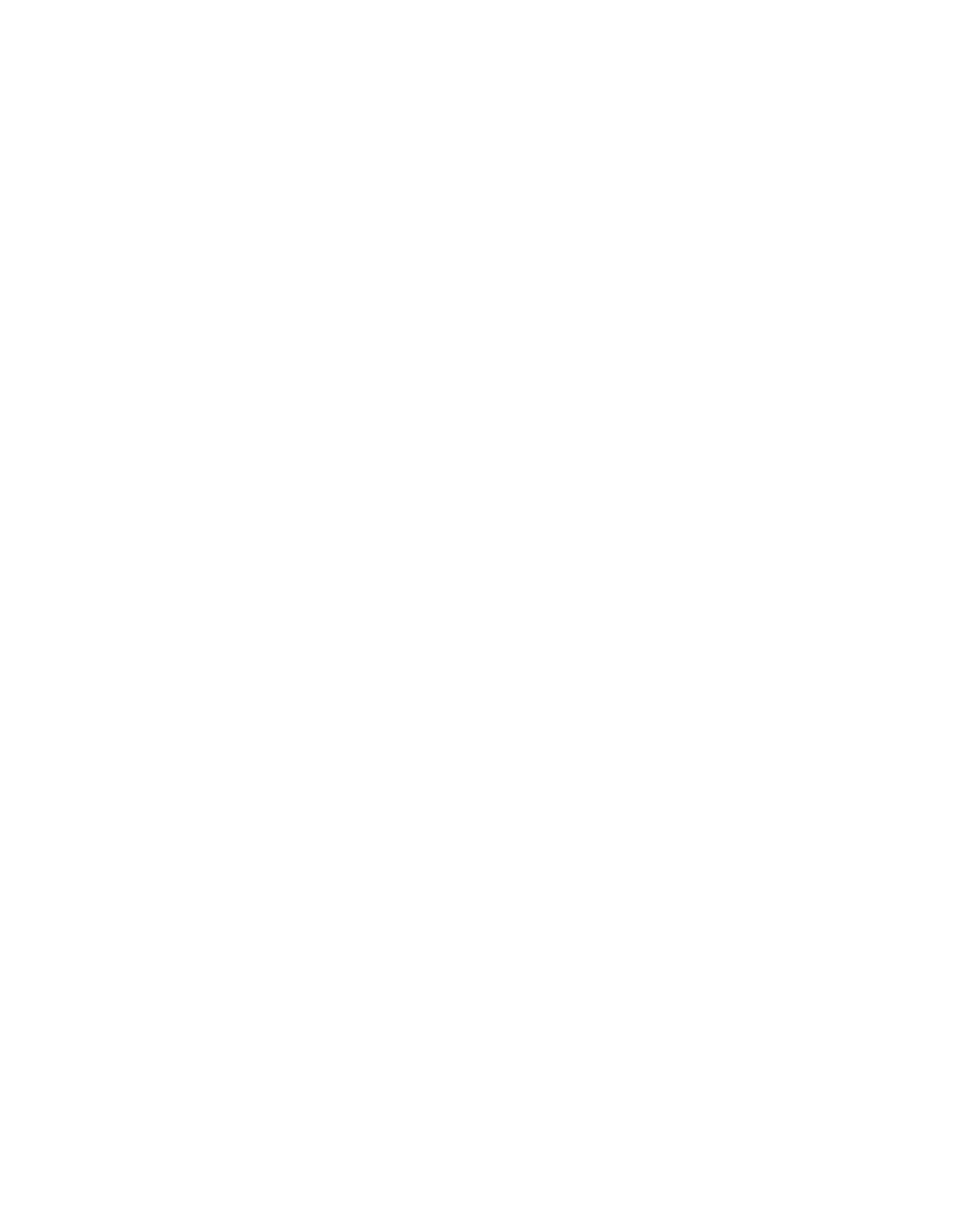### **Annual Activity Report.**

This annual report has been prepared by the Pioneer‐Sarah Creek Watershed Management Commission in accordance with the annual reporting requirements of Minnesota Rules Chapter 8410.0150, Subps. 2 and 3. It summarizes the activities undertaken by the Commission during calendar year 2009.

In 2008 the Commission participated in a Level II Performance Review and Assistance Program (PRAP) review by the Board of Water Resources (BWSR). The following recommendations are based on BWSR's evaluation of the performance of the Commission.

- Conduct a strategic planning exercise to address priorities and redefine objectives.
- Address local stormwater plan development.
- Adopt personnel policies.
- Conduct a stakeholder survey.

While not addressed in the PRAP report, it is a goal of the Commission to ensure timely submittal of its annual activity report with detailed information and work plans. In the past the Commission's annual report provided a great amount of detail and served for the Commission and the public record as a stand‐alone compendium of all the activities, studies, and programs undertaken in the previous year. It contains extracts and summaries from reports produced not only by Commission staff but also by other agency staff as well as the annual financial audit. Many of those reports are generally not available until at least April or even later, depending on how monitoring samples are processed and the results compiled.

Beginning with this Activity Report, the Commission will limit the contents to the information required by the Rules and will incorporate detailed information about monitoring findings and other special studies into its appendices, which will be published as the information becomes available. The Commission will focus the activity report on a more detailed self‐assessment of progress toward management plan goals and the preparation of a more detailed annual work plan. In future years, this work will be accomplished prior to the Commission's annual budget work session so it can be incorporated into the annual activity report for submittal by the end of April. These discussions will also be used to develop budgets for the coming year.

**The Pioneer‐Sarah Creek Watershed Management Commission** was established to protect and manage the natural resources of the Pioneer and Sarah Creek watersheds. It is a joint powers watershed organization formed as required under MN Statutes 103B.201‐103B.255 and MN Rules Chapter 8410. A Board of Commissioners comprised of representatives appointed by the member communities was established as the governing body of the Commission. Its current membership is comprised of the cities of Greenfield, Independence, Loretto, Maple Plain, Medina, and Minnetrista. The table in *Appendix 1* shows the names of the Commissioners appointed to serve in 2009.

**Meetings.** The Commission meets monthly at 4:00 p.m. on the third Thursday at Independence City Hall. The meetings are open to the public and visitors are welcome. Meeting notices, agendas, and approved minutes are posted on the Commission's website, www.pioneersarahcreek.org.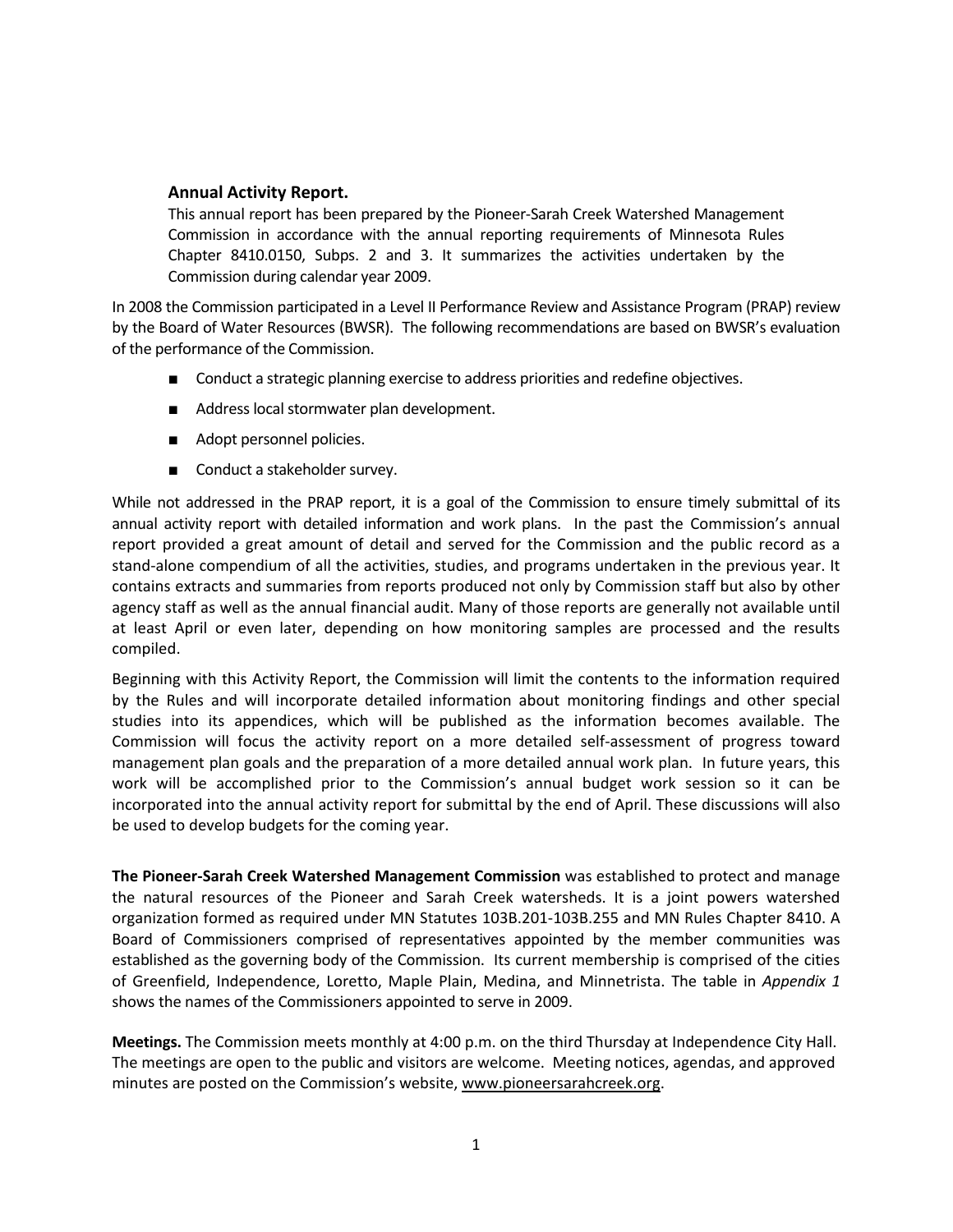**Staff and Consultants.** The Commission has no employees. Independent consultants perform technical, legal, administrative, auditing, and wetland services for the Commission and are selected biannually. The current staff and consultants are listed in *Appendix 1.*

**The Watershed.** Located entirely within western Hennepin County, the Pioneer‐Sarah Creek watershed covers approximately 70.5 square miles and includes the watersheds of Pioneer and Sarah Creeks. The Crow River demarcates most of the northern boundary. Portions or all of the six member cities are within the legal boundaries of the Pioneer‐Sarah Creek watershed and are listed in Table 1. A map of the watershed can be viewed on the Commission's website.

| Local Government Unit | Area Within Watershed<br>(Square Miles) | Percent of Watershed |
|-----------------------|-----------------------------------------|----------------------|
| Greenfield            | 21.5                                    | 30%                  |
| Independence          | 29.7                                    | 42%                  |
| Loretto               | 0.3                                     | 0.4%                 |
| Maple Plain           | 0.8                                     | 1.1%                 |
| Medina                | 7.5                                     | 10%                  |
| Minnetrista           | 10.7                                    | 15%                  |
| <b>TOTAL:</b>         | 70.5                                    |                      |

**Table 1 Area of Members within the Pioneer‐Sarah Creek Watershed**

**Watershed Management Plan.** The Pioneer‐Sarah Creek Watershed Management Commission adopted its second generation Comprehensive Watershed Management Plan on December 16, 2004. The plan can be viewed at http://pioneersarahcreek.org/mgmtplan.shtml.

The second generation Management Plan includes a section that identifies a number of goals and policies that conform to the overall purpose specified in Minnesota Statutes Section 103B.201. These goals and policies address issues related to water quantity, water quality, recreation, fish and wildlife, enhancement of public participation, information and education, and management of the public ditch system, groundwater, shorelands, wetlands, and soil erosion.

No amendments to the Management Plan have been adopted.

| Community    | <b>Status at 2009 Year-End</b> |
|--------------|--------------------------------|
| Greenfield   | First two drafts rejected.     |
| Independence | First draft rejected.          |
| Loretto      | Approved January 2009.         |
| Maple Plain  | Approved December 2008.        |
| Medina       | Approved July 2009.            |
| Minnetrista  | Approved April 2009.           |

**Table 2 Status of Local Stormwater Management Plans**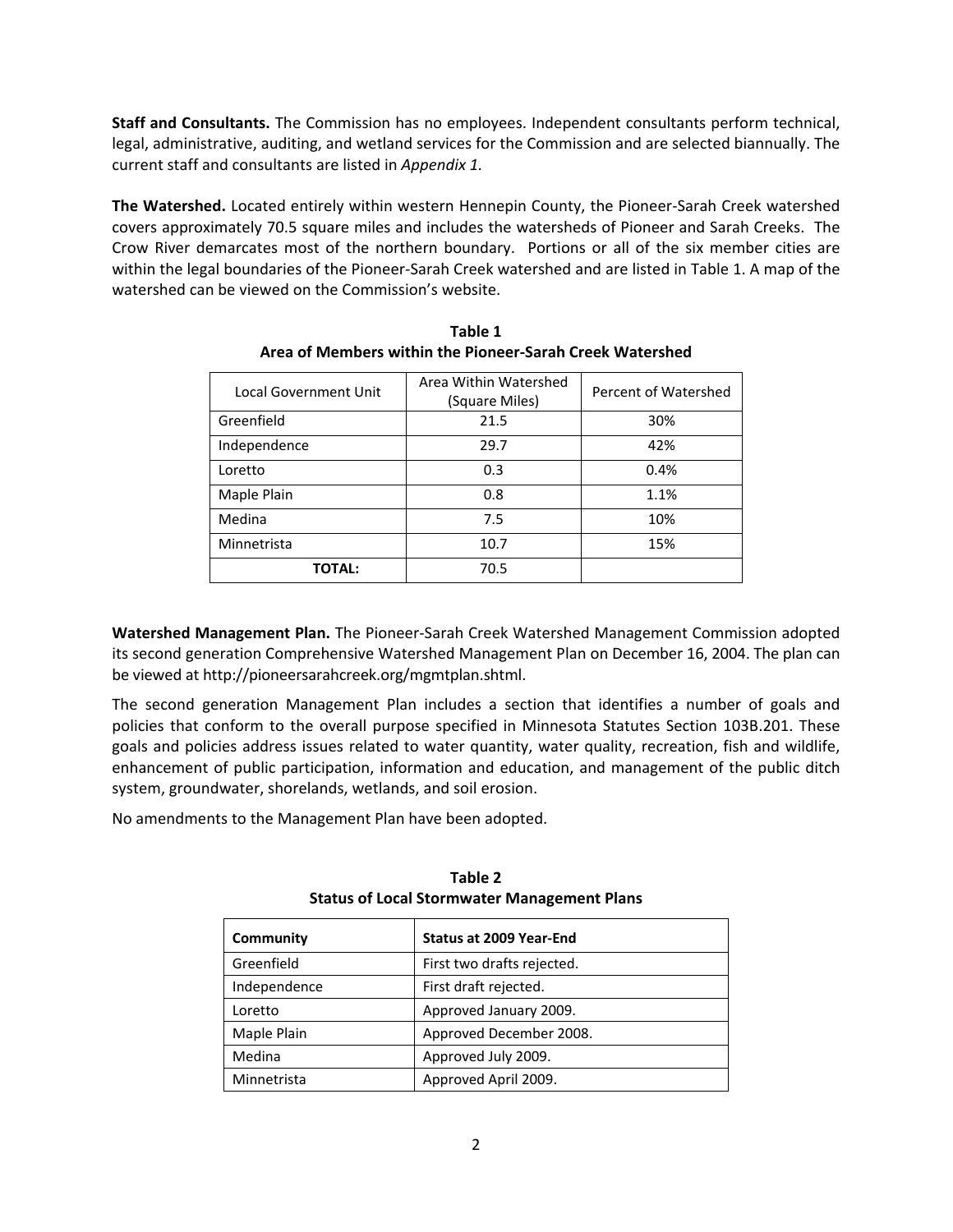**Local Water Management Plans.**  Member communities must prepare and adopt their own water management plans. Local plans must comply with MN Statutes, Sec. 103B.235 and MN Rules 8410.0160 and 8410.0170 regarding content. Under the statutes, member cities are required to revise their plans to conform with the Commission's plan. Table 2 on the previous page shows the status of the members' local plans.

**Status of 2009 Objectives.** Following is a summary of the work undertaken by the Pioneer‐Sarah Creek Watershed Management Commission in 2009 to meet the goals, objectives, and projected work plan outlined in its *2008 Annual Report.*

§ Reviewed local development/redevelopment plans for conformance with the standards outlined in the second generation Watershed Management Plan. Projects are reviewed for erosion and sediment control, wetland, floodplain and stormwater management, as well as Department of Natural Resources (DNR) permits. The Commission's technical staff performed nine project reviews in 2009. Staff also reviewed the comprehensive plan and local water management plan from one city. A list of each project, its location, and the critical areas reviewed is attached as *Appendix 2.*

§ Served as the local government unit (LGU) for administering the Wetland Conservation Act (WCA) for the cities of Greenfield, Loretto and Maple Plain. In 2009 the Commission reviewed two plans involving wetlands and received no new wetland banking applications. They also participated in four TEPs. Two new potential WCA violations within the watershed were investigated in 2009. The Commission's goal is to assure that WCA rules are properly implemented, wetland violations are resolved and replacement plans are reviewed.

§ After a hiatus due to budget constraints, the Commission resumed its stream monitoring program. Automated monitoring stations located at the outlets of Pioneer and Sarah Creeks provide both flow and water quality monitoring data. Tipping bucket rain gauges are also maintained at both sites. The Commission works with the Three Rivers Park District (TRPD) to operate these stations. It is a goal of the Commission to determine pollutant loading and measure continuous flow in both creeks. Details of the monitoring program and results will be included in *Appendix 3* when they come available.

§ Monitored Halfmoon, Independence, Sarah, Spurzem and the east and west bays of Whaletail lakes in cooperation with Three Rivers Park District. The Park District's 2009 lake sampling results will be inserted into this report as *Appendix 4* when they become available.

§ Funded the monitoring of Ardmore, Little Long and Peter Lakes through Metropolitan Council's Citizen Assisted Monitoring Program (CAMP). Excerpts from the 2009 CAMP Report regarding these three lakes will also be included in *Appendix 4* when they are available. The full report can be requested by contacting Brian Johnson of the Metropolitan Council, brian.johnson@metc.state.mn.us, or (651)602-8743. A table in *Appendix 4* shows the Commission's lake monitoring schedule. As the Commission continues to implement its second generation Management Plan, goals for these lakes will be constantly evaluated.

§ Promoted river stewardship through the River Watch program. Under the guidance of the Hennepin County Department of Environmental Services (HCDES), students from Rockford High School and West Lutheran High School monitored sites on Pioneer Creek and the Crow River. *River Watch 2009,* available from HCDES, includes results from all the Hennepin County monitoring sites. Excerpts from the report on these sites are included in *Appendix 5.* The complete report is available at http://www.co. hennepin.mn.us, keyword River Watch.

§ Continued to review Local Stormwater Management Plans for conformance with the Commission's *Watershed Management Plan.* The plans for Loretto, Medina and Minnetrista were approved in 2009.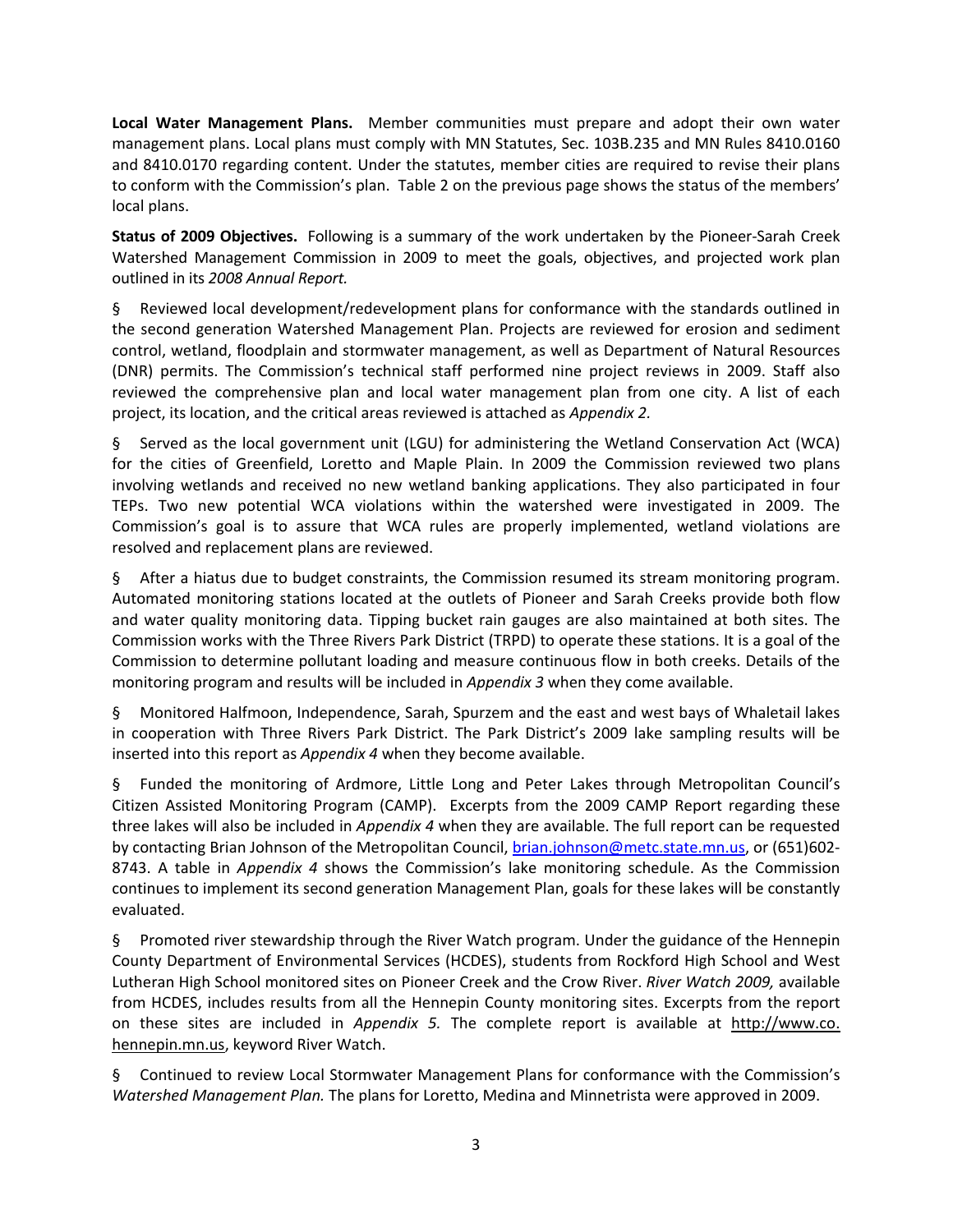§ Continued to build its education program by becoming a member of the Education and Public Outreach Committee (EPOC) of the Bassett Creek, Elm Creek, Shingle Creek and West Mississippi Commissions and Blue Thumb. These partnerships offer shared programs at significant cost‐savings. These organizations, along with Three Rivers Park District, Hennepin County Department of Environmental Services and other watershed management organizations in the western Twin Cities metro area have formed the West Metro Water Alliance (WMWA) and developed a metro‐wide education and public outreach plan (EOP).

§ Continued to seek landowner participation in the Lake Independence Nutrient Management Program for CWL grant funding. The grant funding was used in a cost-share program to reduce pollutant run‐off to Lake Independence. The program was designed to help landowners with cost‐share assistance to install animal waste practices including animal waste storage facilities, manure hauling services, manure stockpile removal, exclusion fencing, roof water management, vegetative buffer strips, pasture renovation, nutrient management of manure application, and clean water diversion that will reduce nutrients flowing into the lake. Also eligible for grant funding were urban best management practices such as bio-retention/infiltration/filtration, rain gardens, wet detention ponds, shoreline restoration, shoreline/channel stabilization, shoreline buffers, wetland restoration, riparian and wetland buffers, and critical area planting. At program‐end, June 30, 2009, \$383,870 grant funds were expended. The final report can be viewed in *Appendix 6.*

§ Continued to develop the Nutrient TMDL and Implementation Plan for Lake Sarah. At year‐end the stakeholder group was working toward waste load allocations and ways to reduce the loading by percentage and task. The group was also developing an aquatic vegetation management plan in cooperation with the Lake Sarah Improvement Association (LSIA). View their progress at www.lakesarah.com.

§ Continued to develop a water resource management program that reflects the needs and concerns of the Commission, its member communities and watershed residents. The implementation program is reviewed annually by the Commission during its budget process. Studies and capital improvements identified in the Commission's second generation *Watershed Management Plan* may be completed entirely or partially by member communities, the Commission, or a joint effort between them. Due to funding constraints, the Commission will focus primarily on projects identified in the Lake Independence and Lake Sarah TMDL Implementation Plans and consider other projects as funding becomes available.

§ Sought grant funding to assist with the costs of monitoring water bodies in the watershed for which there is little or no data in anticipation of developing a watershed‐wide TMDL.

§ Conducted a strategic planning session to address relevance of current rules and standards and consider updates where necessary, discuss elements of a revised Capital Improvement Program and develop a proposed budget to fund the projects identified in the CIP. This discussion will continue during annual budget development. Commissioners also revised their Bylaws and adopted a Code of Ethics.

§ Participated in the City of Independence‐sponsored Clean Water Resources Fair, September 17, 2009.

§ Based on results of a watershed survey conducted in 2007, developed and distributed the brochure, *Ten Things You Can Do to Improve Minnesota's Lakes and Streams.* 8,500 copies were distributed to the member cities. An intended outcome of the survey is a joint educational program for citizens, municipal employees and educators.

§ Maintained a website www. pioneersarahcreek.org to provide news to residents of the watershed and beyond. The Watershed Management Plan, monthly meeting materials, project reviews, Annual Reports, water monitoring results, and other watershed‐related information are posted there. In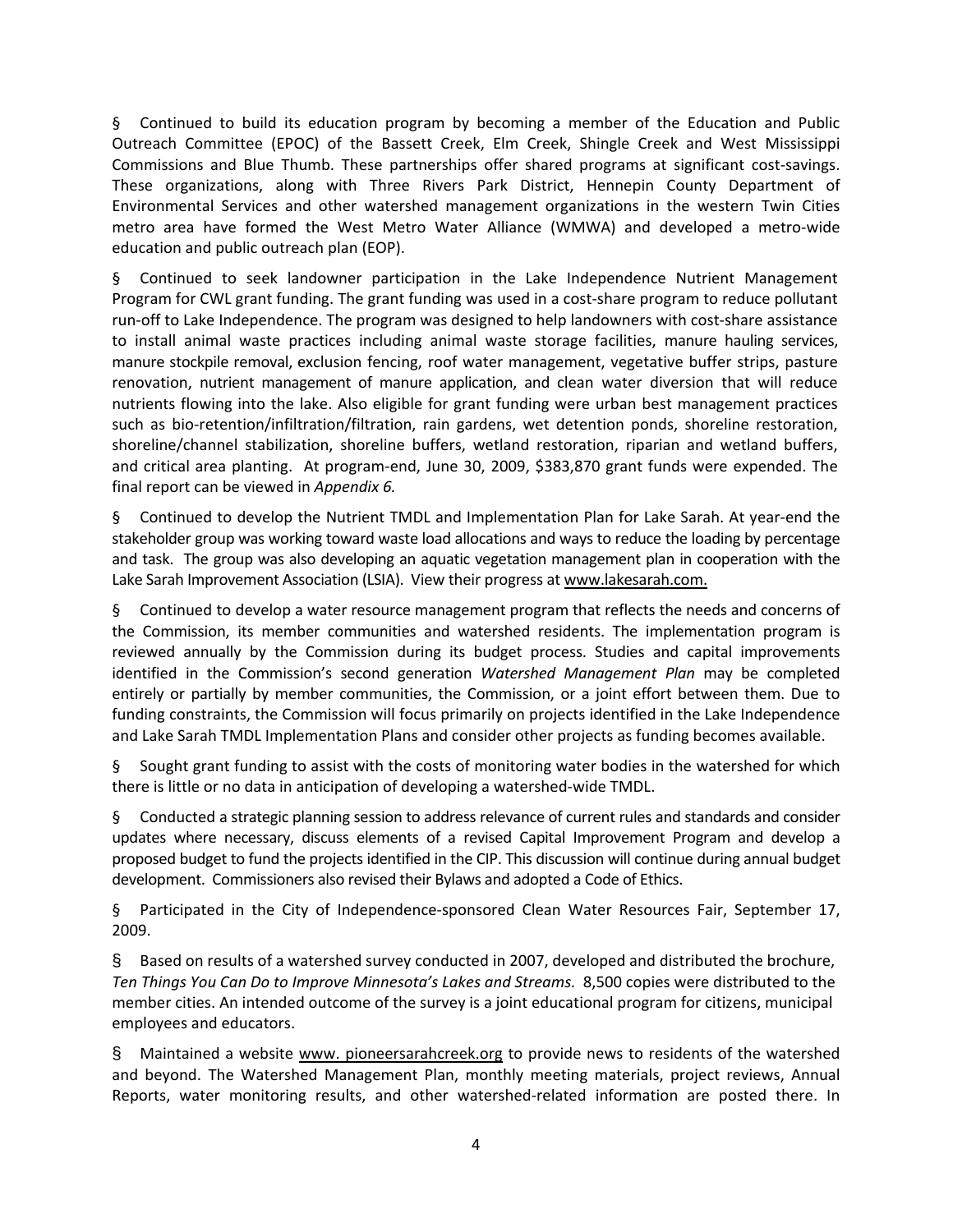addition, from time to time, news releases are provided to the member cities and their official newspapers for publication (*Appendix 7*). At year‐end accepted a bid to redesign the website to incorporate the latest technologies and interactive capabilities.

§ At their May 21, 2009 meeting the Commissioners adopted a revised 2010 operating budget totaling \$134,500, with total member assessments of \$72,800.

§ Published an annual report summarizing the Commission's yearly activities and financial reporting. The *2008 Annual Report* was approved by the Commission at their September 10, 2009 meeting.

§ One of the objectives the Commission identified in 2009 was to consider revising its existing Shoreline, Erosion and Sediment Control and Stormwater Management model ordinances. This objective has been delayed pending approval of the remaining two local plans, anticipated to occur in 2010.

§ Another objective, development of new nutrient management regulations and wetland buffer model ordinances for adoption by member cities as part of Phase 2 of the Lake Independence TMDL Implementation Plan, has also been delayed. (The *Lake Independence Phosphorus TMDL* and *Implementation Plan* are available on the Commission's website.)

§ A third objective, participation in and/or coordination of curlyleaf pondweed treatments for Rebecca and Sarah lakes and identification and implementation of nutrient reduction controls for the Spurzem wetland are still being considered by the Commission. These projects will require the Commission and the stakeholders to aggressively seek funding partnerships in order to implement these projects.

§ In its PRAP review BWSR recommended that the Commission adopt personnel policies. The Commission has no employees. Staff will work with BWSR to address administrative guidance for Commissioners such as filing for per diem, travel expenses and conference or special meeting attendance. Since BWSR deemed this recommendation to be a low priority, it will be addressed in 2010.

§ In its PRAP review BWSR also recommended that the Commission conduct a stakeholder survey. This recommendation will be considered in 2011 budget discussions.

**2010 Work Plan.** The Commission has identified the following activities in 2010:

§ Continue to review local development/redevelopment plans for conformance with the standards outlined in the Commission's second generation Watershed Management Plan.

§ Serve as the local government unit (LGU) for administering the Wetland Conservation Act (WCA) for the cities of Greenfield, Loretto and Maple Plain.

§ Conduct lake and stream monitoring programs to track water quality and quantity conditions.

§ Promote river stewardship through the River Watch program. Encourage participation by local school students and their teachers.

§ Partner with the Hennepin County Department of Environmental Services (HCDES) in the Stream Health Evaluation Program (SHEP).

§ Undertake elements of a Surface Water Assessment Grant awarded to the Commission to complete a condition assessment for all currently unassessed or partially asssessed lakes and streams throughout the Pioneer‐Sarah Creek watershed.

§ Seek grant funding to assist with the costs associated with development of a watershed‐wide TMDL and implementing impairment‐reducing projects.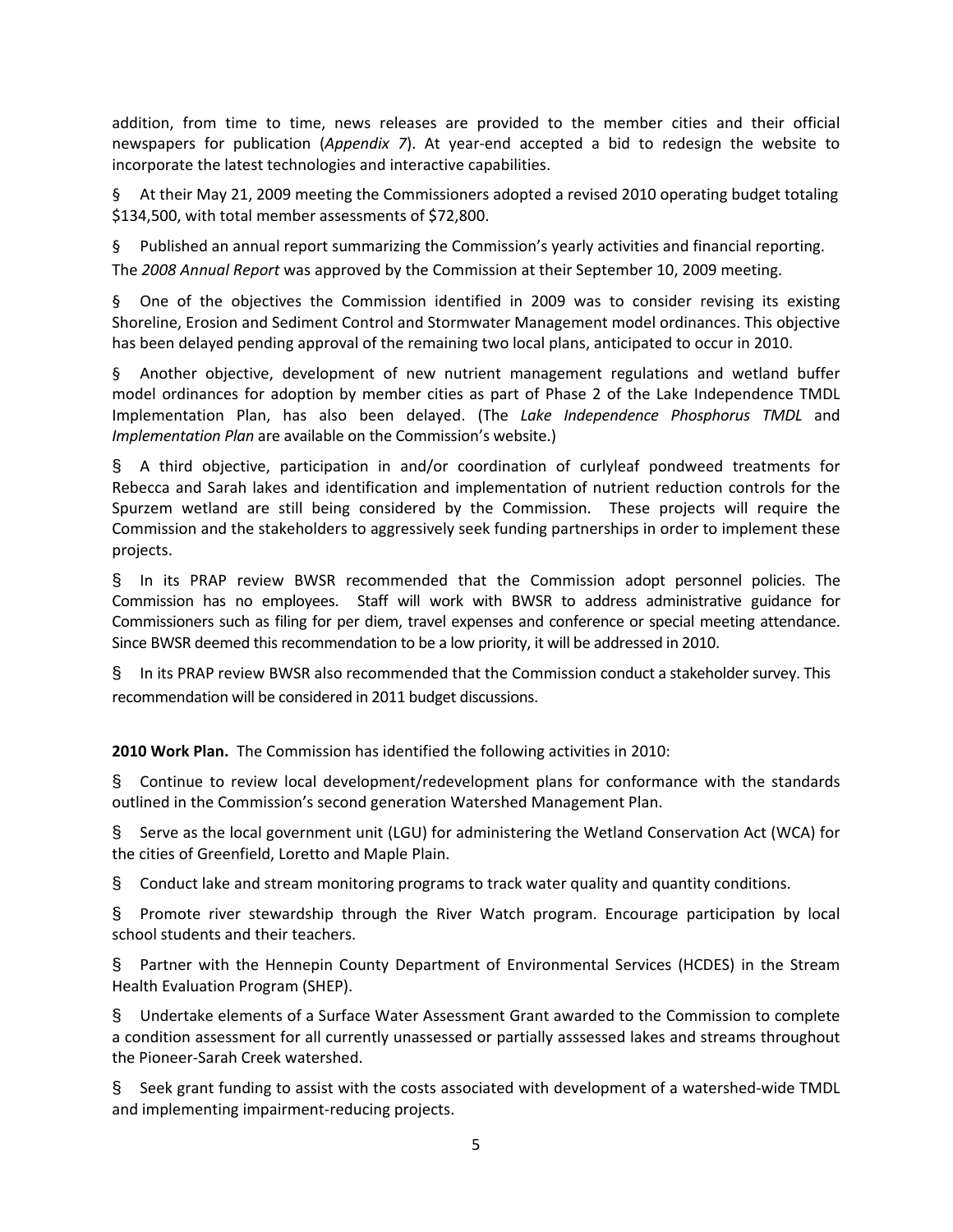§ Continue as a member of the West Metro Water Alliance (WMWA). The group will be formalized in 2010 and elements of the program will be identified and budgeted for 2011 and beyond. Help to create joint educational program for citizens, municipal employees and educators.

§ Redesign and maintain the Commission's website to provide news to residents of the watershed and beyond.

§ Adopt personnel policies as recommended by BWSR.

§ Adopt a 2011 operating budget.

§ Undertake a survey of lakeshed residents to determine the extent of their knowledge of how runoff affects the health of their lakes.

§ Publish an Annual Activity Report summarizing the Commission's yearly activities and financial reporting.

**Interest Proposals.** The required biennial solicitation for interest proposals for administrative, legal, technical and wetland consulting services was published in the December 22, 2008 edition of the *State Register.* After reviewing the responses, the Commissioners approved the individuals and companies named in *Appendix 1.* This process will be repeated in 2011.

**Financial Reporting.**  *Appendix 8* includes the Commission's approved budget for 2009, a report of revenues and expenditures for 2009, and the 2009 Audit Report prepared by Johnson & Company, Ltd., Certified Public Accountants. The Commission's Joint Powers Agreement provides that each member community contributes toward the annual operating budget based on its share of the total market value of all property within the watershed. The 2009 cost allocations to the members are shown as part of the Operating Budget found in *Appendix 8.*

Of the \$378,550 operating budget approved by the Commission for 2009, revenue of \$20,500 was projected as proceeds from application fees, \$235,000 from grant and cooperator funding, and \$4,500 from interest income, resulting in assessments to members totaling \$72,800. \$45,750 was projected as coming from reserves.

The Pioneer‐Sarah Creek Watershed Management Commission maintains a checking account at US Bank for current expenses and rolls uncommitted monies to its account in the 4M Fund, the Minnesota Municipal Money Market Fund. Amounts paid by the Commission per the 2009 Audit (*Appendix 8*) are asfollows:

| General engineering    | \$12,369  |
|------------------------|-----------|
| General administration | \$60,324  |
| Education              | \$11,668  |
| Programs               | \$2,500   |
| Projects               | \$362,516 |
| Total                  | \$449,377 |

General engineering work includes review of local plans, review of development/redevelopment projects, attendance at meetings and other technical services.